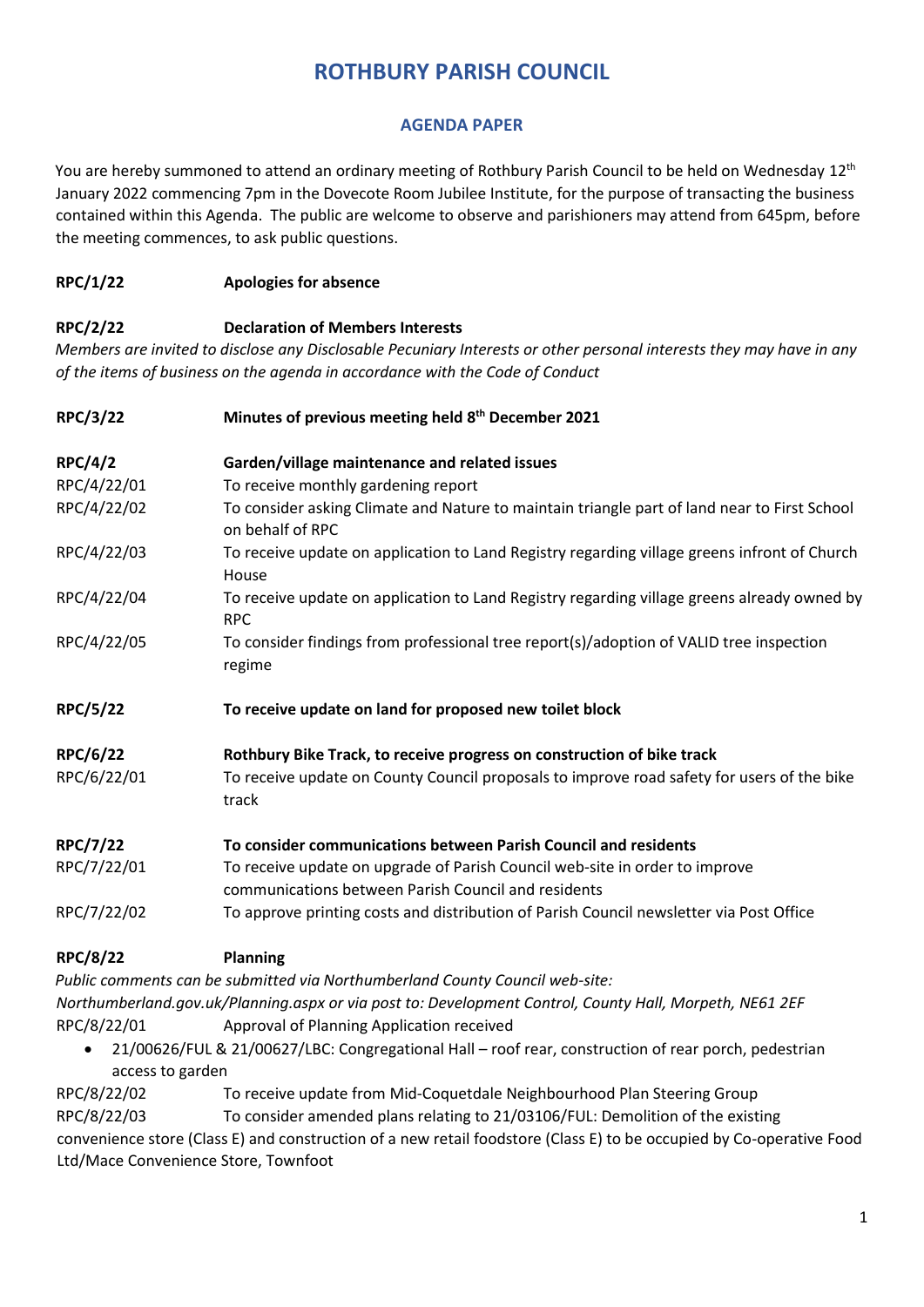| <b>RPC/9/22</b>                            | <b>Finance</b>                                                      |                          |             |            |  |
|--------------------------------------------|---------------------------------------------------------------------|--------------------------|-------------|------------|--|
| RPC/9/22/01                                | To approve the following payments                                   |                          |             |            |  |
| <b>PARISH COUNCIL</b>                      |                                                                     |                          |             |            |  |
| <b>PAYABLE TO</b>                          | <b>DETAILS</b>                                                      | <b>AMOUNT</b><br>(GROSS) | <b>NETT</b> | <b>VAT</b> |  |
| Jubilee Institute                          | Rent of meeting room<br>November;<br>Neighbourhood Plan<br>meetings | £54.00                   |             |            |  |
| <b>UCCT</b>                                | November shopping<br>bus                                            | £64.00                   |             |            |  |
| Staff                                      | Staff costs                                                         | £1026.79                 |             |            |  |
| <b>Thropton Parish</b><br>Council          | Coquetdale Cluster fee<br>$y/3$ 31.3.22                             | £98.10                   |             |            |  |
| M Evens                                    | December village<br>maintenance                                     | £385.35                  |             |            |  |
| Northumberland Tree<br>Surveys             | Village green and closed<br>churchyard tree<br>inspections          | £510                     |             |            |  |
| <b>JOINT BURIAL</b><br><b>COMMITTEE</b>    |                                                                     |                          |             |            |  |
| <b>PAYABLE TO</b>                          | <b>DETAILS</b>                                                      | <b>AMOUNT</b><br>(GROSS) | <b>NETT</b> | <b>VAT</b> |  |
| Rontec                                     | Fuel                                                                | £27.66                   | £23.05      | £4.61      |  |
| Amazon                                     | Heater for staff facilities                                         | £39.95                   | £33.29      | £6.66      |  |
| Northumbrian Water                         | Quarterly water charges                                             | £55.05                   |             |            |  |
| <b>Staff</b>                               | Staff costs                                                         | £1732.19                 |             |            |  |
| Newtown Engineering                        | Grasscutter<br>service/repair/screws                                | £232.31                  | £193.59     | £38.72     |  |
| <b>B</b> Davison                           | Reimbursement of<br>exclusive right of burial<br>for 100 years      | £153                     |             |            |  |
| <b>Education Partnership</b><br>North East | Chemical spray training                                             | £200                     |             |            |  |
| M Evens                                    | December cemetery<br>duties                                         | £896.77                  |             |            |  |
| Northumberland Tree<br>Surveys             | Whitton Bank cemetery<br>tree inspection                            | £240                     |             |            |  |

RPC/9/22/02 To consider the most up to date financial statements for Rothbury Parish Council and Rothbury Parish Council (RJBC) – receipts and payments; budget; bank reconciliation RPC/9/22/03 To approve Rothbury Parish Council and Rothbury Parish Council (RJBC) budgets 2022-2023 RPC/9/22/04 To approve Rothbury Parish Council precept requirements of £70,000, and Rothbury Parish Council Joint Burial Committee precept requirements of £40669.50 for 2022-2023 RPC/9/22/05 To receive acknowledgement of grant from Great North Air Ambulance